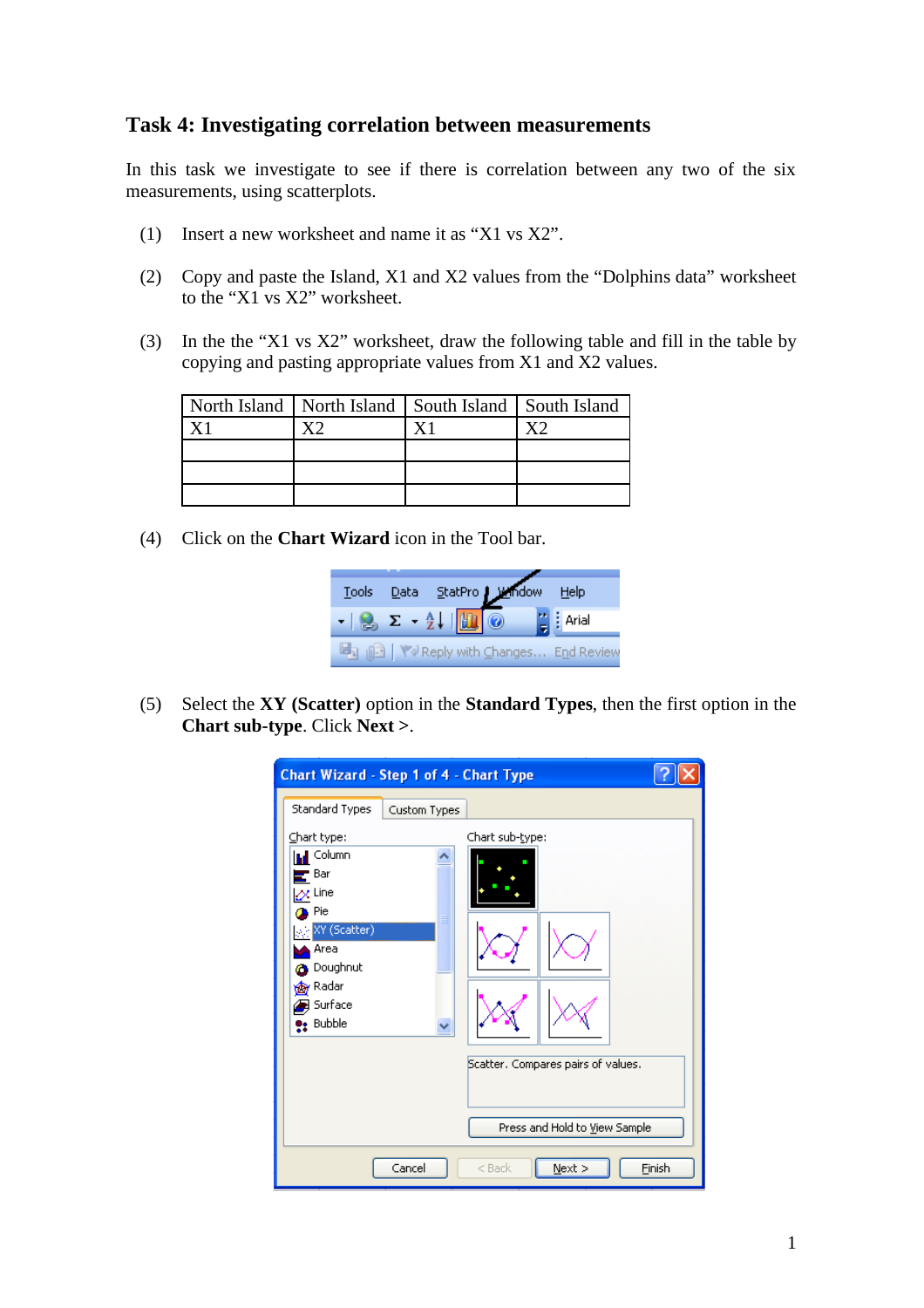(6) Select the entire table in the **Data range** box on the **Data Range** tab, as shown below. Do not click on **Next >** yet.

| E      | F     | G                                                   |    | H           |                                                       | J                          |          | Κ |                                                                  | м                         | N |
|--------|-------|-----------------------------------------------------|----|-------------|-------------------------------------------------------|----------------------------|----------|---|------------------------------------------------------------------|---------------------------|---|
|        |       | North Island North Island South Island South Island |    |             |                                                       |                            |          |   |                                                                  |                           |   |
| lx1    | X2    | X1                                                  | X2 |             |                                                       |                            |          |   |                                                                  |                           |   |
| 284.00 | 57.00 | 264.00                                              |    |             | <b>Chart Wizard - Step 2 of 4 - Chart Source Data</b> |                            |          |   |                                                                  | $  ?   \times$            |   |
| 287.00 | 59.00 | 265.00                                              |    |             |                                                       |                            |          |   |                                                                  |                           |   |
| 296.00 | 57.00 | 276.00                                              |    | Data Range  | <b>Series</b>                                         |                            |          |   |                                                                  |                           |   |
| 300.00 | 61.00 | 277.00                                              |    |             |                                                       |                            |          |   |                                                                  |                           |   |
| 302.00 | 62.00 | 280.00                                              |    |             |                                                       |                            |          |   |                                                                  |                           |   |
| 302.00 | 57.00 | 282.00                                              |    |             |                                                       |                            |          |   |                                                                  |                           |   |
| 304.00 | 58.00 | 284.00                                              |    |             |                                                       |                            |          |   | To create a chart, click in the Data range box, Then, on the     |                           |   |
| 310.00 | 62.00 | 284.00                                              |    |             |                                                       |                            |          |   | worksheet, select the cells that contain the data and labels you |                           |   |
| 310.00 | 63.00 | 284.00                                              |    |             | want in the chart.                                    |                            |          |   |                                                                  |                           |   |
| 313.00 | 63.00 | 284.00                                              |    |             |                                                       |                            |          |   |                                                                  |                           |   |
| 315.00 | 59.00 | 289.00                                              |    |             |                                                       |                            |          |   |                                                                  |                           |   |
| 317.00 | 63.00 | 289.00                                              |    |             |                                                       |                            |          |   |                                                                  |                           |   |
| 319.00 | 64.00 | 301.00                                              |    |             |                                                       |                            |          |   |                                                                  |                           |   |
|        |       | 251.00                                              |    |             |                                                       |                            |          |   |                                                                  |                           |   |
|        |       | 265.00                                              |    | Data range: |                                                       |                            |          |   |                                                                  | $\left[\mathbf{x}\right]$ |   |
|        |       | 270.00                                              |    |             |                                                       | ='X1 vs X2'!\$E\$1:\$H\$48 |          |   |                                                                  |                           |   |
|        |       | 273.00                                              |    | Series in:  | ◯ Rows                                                |                            |          |   |                                                                  |                           |   |
|        |       | 273.00                                              |    |             | $\bigcirc$ Columns                                    |                            |          |   |                                                                  |                           |   |
|        |       | 275.00                                              |    |             |                                                       |                            |          |   |                                                                  |                           |   |
|        |       | 276.00                                              |    |             |                                                       |                            |          |   |                                                                  |                           |   |
|        |       | 277.00                                              |    |             |                                                       |                            |          |   |                                                                  |                           |   |
|        |       | 278.00                                              |    |             |                                                       |                            |          |   |                                                                  |                           |   |
|        |       | 279.00                                              |    |             |                                                       |                            |          |   |                                                                  |                           |   |
|        |       | 281.00                                              |    |             |                                                       |                            |          |   |                                                                  |                           |   |
|        |       | 283.00                                              |    |             |                                                       |                            |          |   |                                                                  |                           |   |
|        |       | 285.00                                              |    |             | Cancel                                                |                            | $<$ Back |   | Next                                                             | Finish                    |   |
|        |       | 285.00                                              |    |             |                                                       |                            |          |   |                                                                  |                           |   |
|        |       | 285.00.                                             |    | 56.001      |                                                       |                            |          |   |                                                                  |                           |   |

(7) Click on the **Series** tab, and then click **Add** button under the **Series** box.

|        | Chart Wizard - Step 2 of 4 - Chart Source Data<br>Data Range<br>Series                               |                                 |                                                                                       |              |
|--------|------------------------------------------------------------------------------------------------------|---------------------------------|---------------------------------------------------------------------------------------|--------------|
|        | 350.00<br>300.00<br>. .<br>250.00<br>200.00<br>150.00<br>100.00<br>50.00<br>0.00<br>280.00<br>290.00 | .<br>300.00<br>310.00           | + North Island X2<br>South Island X1<br>South Island X2<br>320.00<br>330.00           |              |
| Series | North Island X2<br>South Island X1<br>South Island X2<br>Add<br>Remove                               | Name:<br>X Values:<br>Y Values: | ='X1 vs X2'!\$F\$1:\$F\$2<br>='X1 vs X2'!\$E\$3:\$E\$48<br>='X1 vs X2'!\$F\$3:\$F\$48 | ъ,<br>∐<br>◥ |
|        | Cancel                                                                                               | $Back$                          | $N$ ext >                                                                             | Finish       |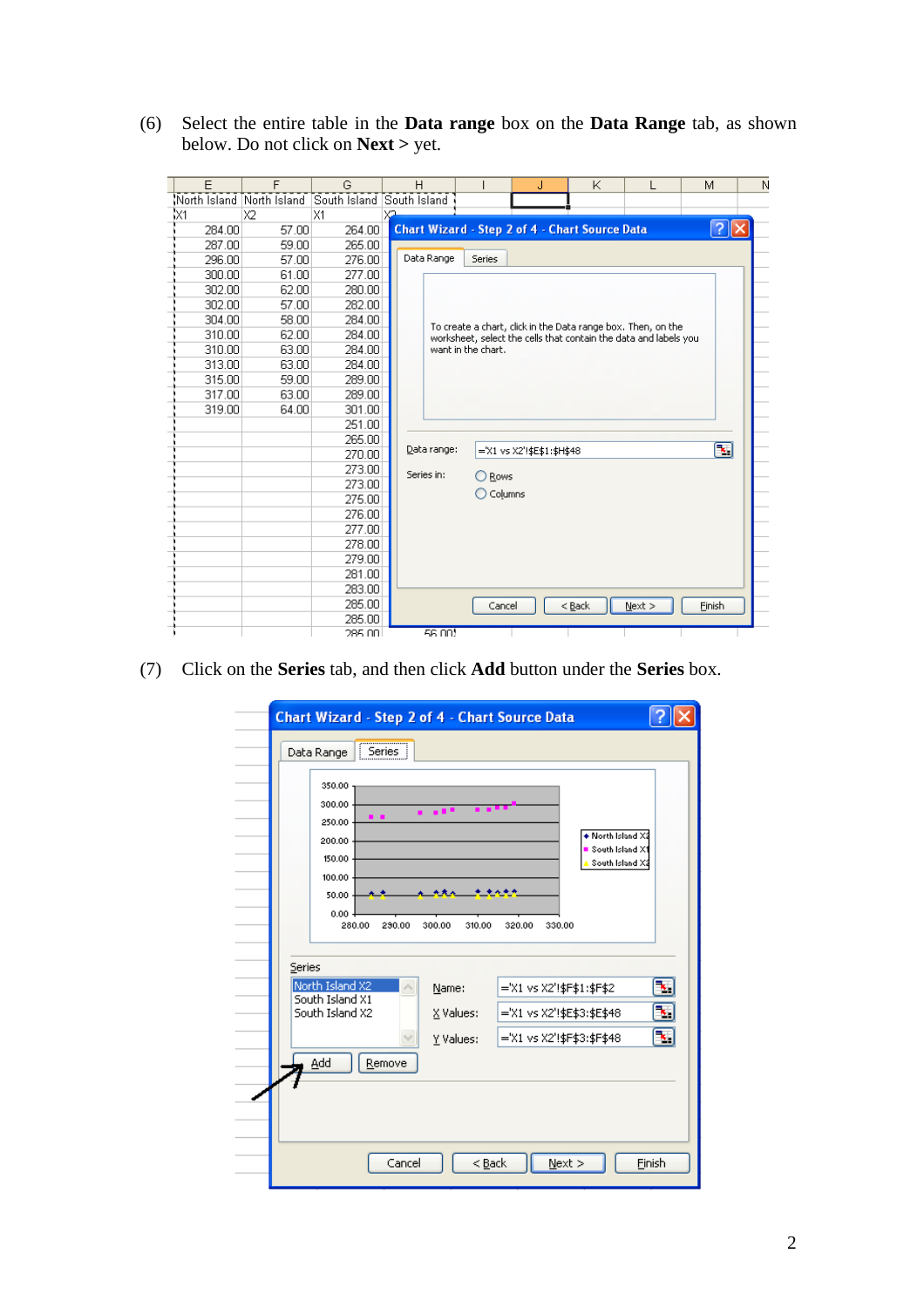(8) Type "North Island" in the **Name** box. Then, select the 13 X1 values of the North Island sample in the **X Values** box and the 13 X2 values in the **Y Values** box.

| <b>Chart Wizard - Step 2 of 4 - Chart Source Data</b>                                      |                               |                                        |                                                                                         |
|--------------------------------------------------------------------------------------------|-------------------------------|----------------------------------------|-----------------------------------------------------------------------------------------|
| Series<br>Data Range                                                                       |                               |                                        |                                                                                         |
| 350.00<br>300.00<br>250.00<br>200.00<br>150.00<br>100.00<br>50.00<br>$0.00 -$<br>0.00<br>0 | 50.00 100.0 150.00 200.0<br>o | 250.0<br>350.0<br>300.0<br>٥<br>0<br>٥ | ◆ North Island X:<br>$\blacksquare$ South Island $\times$<br>South Island X2<br>Series4 |
| Series                                                                                     |                               |                                        |                                                                                         |
| North Island X2<br>South Island X1<br>South Island X2                                      | Name:<br>X Values:            | North Island                           | ٦.<br>ъ,                                                                                |
| Series4                                                                                    | Y Values:                     | $=\{1\}$                               | ٦.                                                                                      |
| Add<br>Remove                                                                              |                               |                                        |                                                                                         |
|                                                                                            |                               |                                        |                                                                                         |
| Cancel                                                                                     | $<$ Back                      | $N$ ext >                              | Finish                                                                                  |

| <b>Chart Wizard - Step 2 of 4 - Chart Source Data</b>                                         |                  |                                                                                                                   |        |
|-----------------------------------------------------------------------------------------------|------------------|-------------------------------------------------------------------------------------------------------------------|--------|
| Series<br>Data Range                                                                          |                  |                                                                                                                   |        |
| 350.00<br>300.00<br>250.00<br>200.00<br>150.00<br>100.00<br>50.00<br>0.00<br>280.00<br>230.00 | 300.00<br>310.00 | $\blacklozenge$ North Island $\times 2$<br>South Island X1<br>South Island X2<br>North Island<br>320.00<br>330.00 |        |
| Series                                                                                        |                  |                                                                                                                   |        |
| North Island X2<br>South Island X1                                                            | Name:            | North Island                                                                                                      | ъ,     |
| South Island X2<br>North Island                                                               | X Values:        | ='X1 vs X2'!\$E\$3:\$E\$15                                                                                        | ×.     |
|                                                                                               | Y Values:        | ='X1 vs X2'!\$F\$3:\$F\$15                                                                                        | E.     |
| Add<br>Remove                                                                                 |                  |                                                                                                                   |        |
|                                                                                               |                  |                                                                                                                   |        |
|                                                                                               |                  |                                                                                                                   |        |
|                                                                                               |                  |                                                                                                                   |        |
| Cancel                                                                                        | < <u>B</u> ack   | Next                                                                                                              | Finish |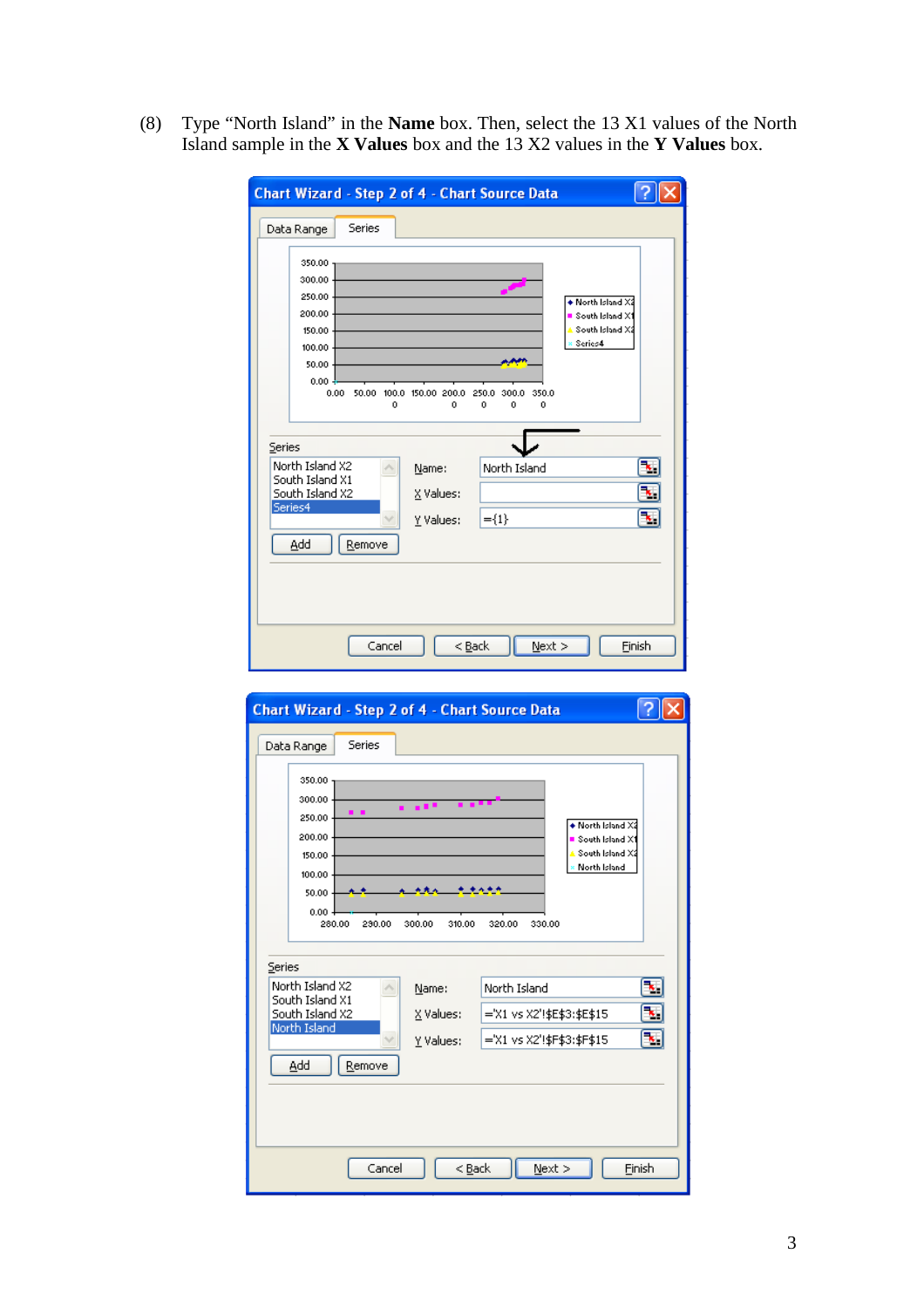(9) Click on the **Add** button again and name it as "South Island". Select the 46 X1 values of the South Island sample in the **X Values** box and the 46 X2 values in the **Y Values** box.

| <b>Chart Wizard - Step 2 of 4 - Chart Source Data</b>                                      |                               |                                                                                                                                                                          |        |
|--------------------------------------------------------------------------------------------|-------------------------------|--------------------------------------------------------------------------------------------------------------------------------------------------------------------------|--------|
| Series<br>Data Range                                                                       |                               |                                                                                                                                                                          |        |
| 350.00<br>300.00<br>250.00<br>200.00<br>150.00<br>100.00<br>50.00<br>$0.00 -$<br>0.00<br>0 | 50.00 100.0 150.00 200.0<br>0 | $\bullet$ North Island $\times$<br>$\blacksquare$ South Island $\times$ 1<br>South Island X2<br>Morth Island<br>= South Island<br>350.0<br>250.0<br>300.0<br>0<br>0<br>o |        |
| Series<br>North Island X2                                                                  | Name:                         | South Island                                                                                                                                                             | ъ,     |
| South Island X1<br>South Island X2                                                         | X Values:                     | ='X1 vs X2'!\$G\$3:\$G\$48                                                                                                                                               | ٦.     |
| North Island<br>v.<br>South Island                                                         | Y Values:                     | ='X1 vs X2'!\$H\$3:\$H\$48                                                                                                                                               | Ъ,     |
| Add<br>Remove                                                                              |                               |                                                                                                                                                                          |        |
|                                                                                            |                               |                                                                                                                                                                          |        |
|                                                                                            |                               |                                                                                                                                                                          |        |
| Cancel                                                                                     |                               | $<$ Back<br>Next                                                                                                                                                         | Finish |

(10) Click on **North Island X2** in the **Series** box, then click the **Remove** button.

| <b>Chart Wizard - Step 2 of 4 - Chart Source Data</b>                                                            |                                 |                                                                                                                                  |                                                           |  |
|------------------------------------------------------------------------------------------------------------------|---------------------------------|----------------------------------------------------------------------------------------------------------------------------------|-----------------------------------------------------------|--|
| Series<br>Data Range                                                                                             |                                 |                                                                                                                                  |                                                           |  |
| 350.00<br>300.00<br>250.00<br>200.00<br>150.00<br>100.00<br>50.00<br>$0.00 -$<br>0.00<br>Ō                       | 50.00 100.0 150.00 200.0<br>٥   | $\bullet$ North Island $\times$ 2<br>South Island X1<br>North Island<br>* South Island<br>350.0<br>250.0<br>300.0<br>Û<br>Ō<br>٥ | South Island X2                                           |  |
| Series<br>North Island X2<br>South Island X1<br>South Island X2<br>North Island<br>South Island<br>Add<br>Remove | Name:<br>X Values:<br>Y Values: | ='X1 vs X2'!\$F\$1:\$F\$2<br>='X1 vs X2'!\$E\$3:\$E\$48<br>='X1 vs X2'!\$F\$3:\$F\$48                                            | ъ,<br>$\mathbf{k}_\parallel$<br>$\left[\mathbf{x}\right]$ |  |
| Cancel<br>Next<br>Finish<br>$<$ Back                                                                             |                                 |                                                                                                                                  |                                                           |  |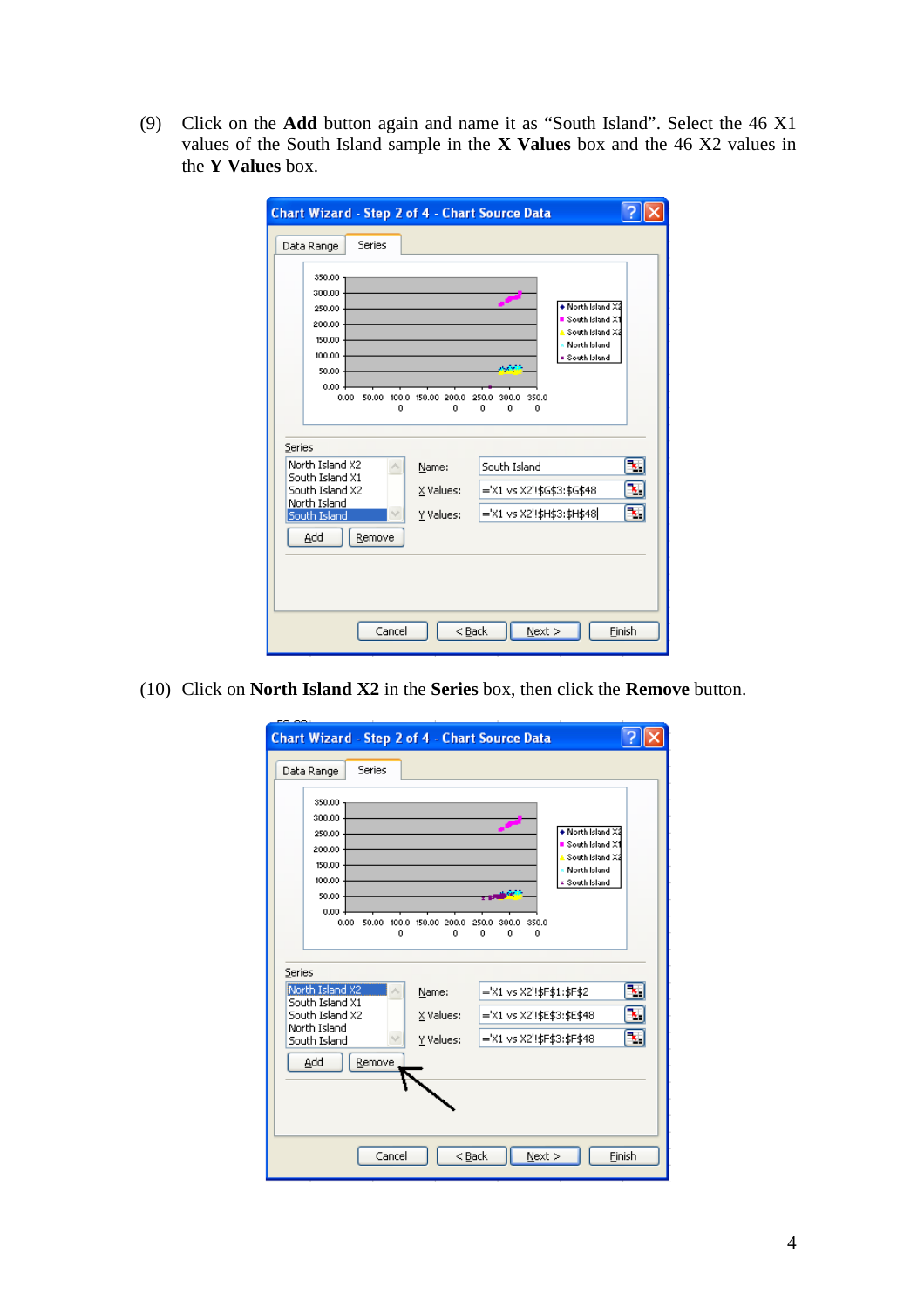- (11) Repeat the step (10) twice to remove **South Island X1** and **South Island X2**. Then, click on **Next >.**
- (12) Enter an appropriate title and axis labels. Click **Finish**.

| <b>Chart Wizard - Step 3 of 4 - Chart Options</b>                                                                                                                             |                                                                                                                                                                                                                               |
|-------------------------------------------------------------------------------------------------------------------------------------------------------------------------------|-------------------------------------------------------------------------------------------------------------------------------------------------------------------------------------------------------------------------------|
| Titles<br>Gridlines<br>Axes.<br>Chart title:<br>Scatterplot X1 vs X2<br>Value (X) axis:<br>X1<br>Value (Y) axis:<br>X2<br>Second category (X) axis:<br>Second value (Y) axis: | Data Labels<br>Legend<br><b>Scatterplot X1 vs X2</b><br>70.00<br>60.00<br>50.00<br>40.00<br>North Island<br>ŷ,<br><b>z</b> South Island<br>30.00<br>20.00<br>10.00<br>0.00<br>200.00 300.00 400.00<br>0.00<br>100.00<br>$x_1$ |
|                                                                                                                                                                               | $N$ ext ><br>Cancel<br>< <u>B</u> ack<br>Einish                                                                                                                                                                               |

The following scatterplot should now appear.



(13) Repeat the steps  $(1) \sim (12)$  for other pairs, for example, X3 and X5.